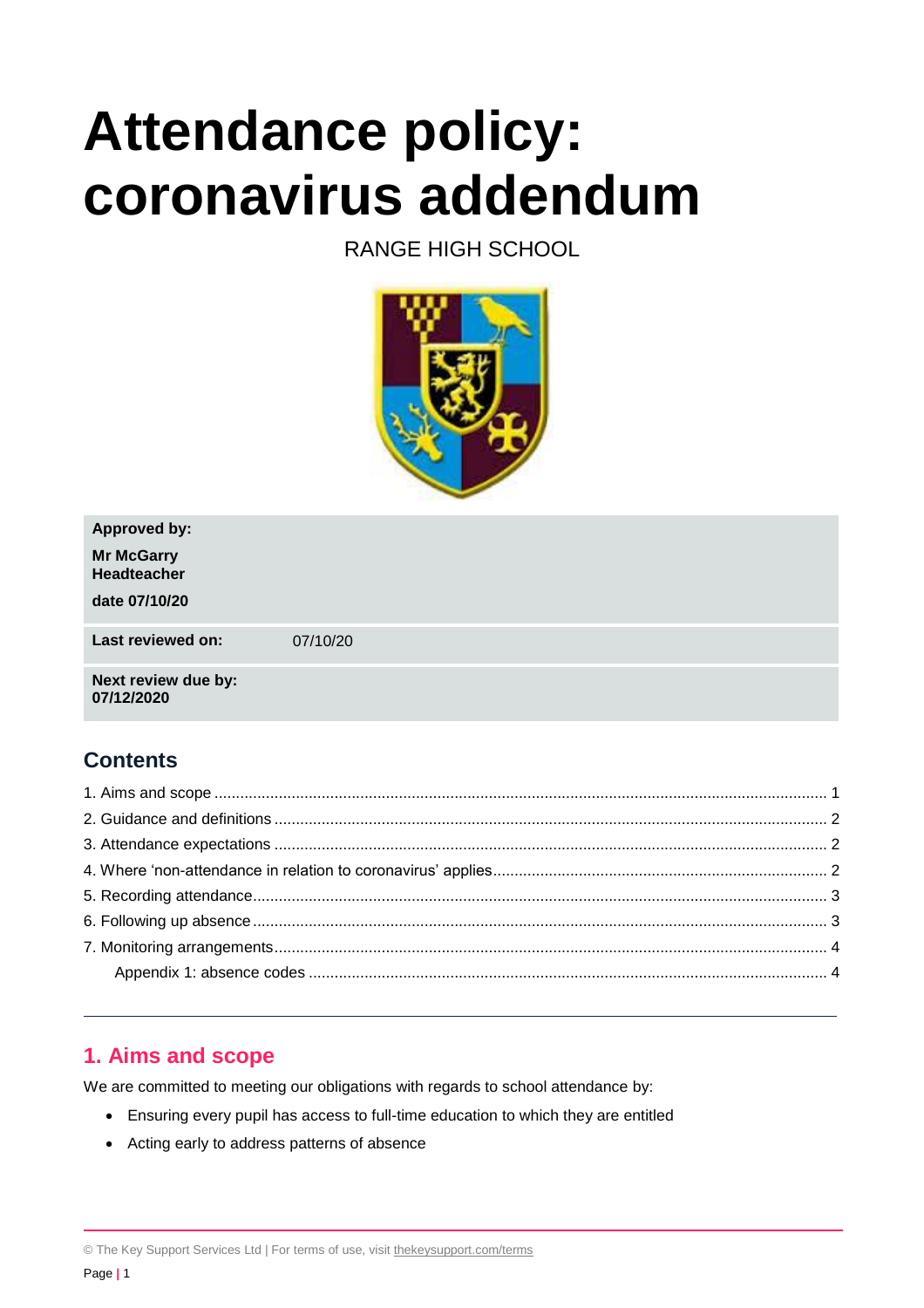• Supporting parents/carers and pupils who are concerned about the return to school due to coronavirus

This addendum applies from the start of the autumn term 2020 until the end of the 2020/21 academic year. It sets out changes to our normal attendance policy, and should be read in conjunction with that policy. Unless covered here, our normal attendance policy continues to apply.

We may need to amend or add to this addendum as circumstances or official guidance changes. We will communicate any changes to staff, parents and pupils.

# <span id="page-1-0"></span>**2. Guidance and definitions**

This policy meets the requirements of the Department for Education's (DfE's) [guidance](https://www.gov.uk/government/publications/school-attendance/addendum-recording-attendance-in-relation-to-coronavirus-covid-19-during-the-2020-to-2021-academic-year) on school attendance during the 2020/21 academic year.

In section 4.2 of this addendum, where we refer to 'close contact', this means:

- Direct close contacts: face-to-face contact with an infected individual for any length of time, within 1 metre, including being coughed on, a face-to-face conversation, or unprotected physical contact (skin-to-skin)
- Proximity contacts: extended close contact (within 1 to 2 metres for more than 15 minutes) with an infected individual
- Travelling in a small vehicle, like a car, with an infected person

This definition is from the DfE's [guidance on full reopening for schools](https://www.gov.uk/government/publications/actions-for-schools-during-the-coronavirus-outbreak/guidance-for-full-opening-schools) (see number 9 in 'the system of controls').

## <span id="page-1-1"></span>**3. Attendance expectations**

It is mandatory for all pupils of compulsory school age to attend school unless:

- They have been granted an authorised absence by the school in line with section Section 4 of our normal attendance policy
- They cannot attend school due to specific circumstances related to coronavirus (see section 4, below)

## <span id="page-1-2"></span>**4. Where 'non-attendance in relation to coronavirus' applies**

We will only accept 'non-attendance in relation to coronavirus' in circumstances where a pupil's travel to, or attendance at, school would be:

- Against guidance from Public Health England and/or the Department of Health and Social Care relating to the incidence of coronavirus or its transmission
- Prohibited by any legislation or statutory directions relating to the incidence of transmission of coronavirus

#### **4.1 Pupil develops symptoms or lives with someone who does**

The pupil's parent/carer must notify the school on the first day that their child needs to self-isolate. The pupil will stay at home until they or the symptomatic person they live with receives their coronavirus test results.

**If the pupil's test result is negative**: the pupil will return to school when they feel well and no longer have symptoms similar to coronavirus. They should continue to stay at home if they remain unwell (i.e. with a different illness).

**If the person the pupil lives with tests negative:** the pupil will stop self-isolating and return to school

## **4.2 Pupil or a 'close contact' of theirs receives a positive test result**

The pupil's parent/carer must notify the school about the positive test result as soon as possible. Please call either Mrs. Gaynor Quinn on 01704 879315 ext. 215 email [gq@range.sefton.sch.uk](mailto:gq@range.sefton.sch.uk) or Mrs. Lynne Dillon 01704879315 ext. 267 or ld@range.sefton.sch.uk.

Pupils who test positive must self-isolate for at least 10 days from the onset of symptoms, and must only return to school when they no longer have symptoms (other than a cough or a loss of sense of smell or taste).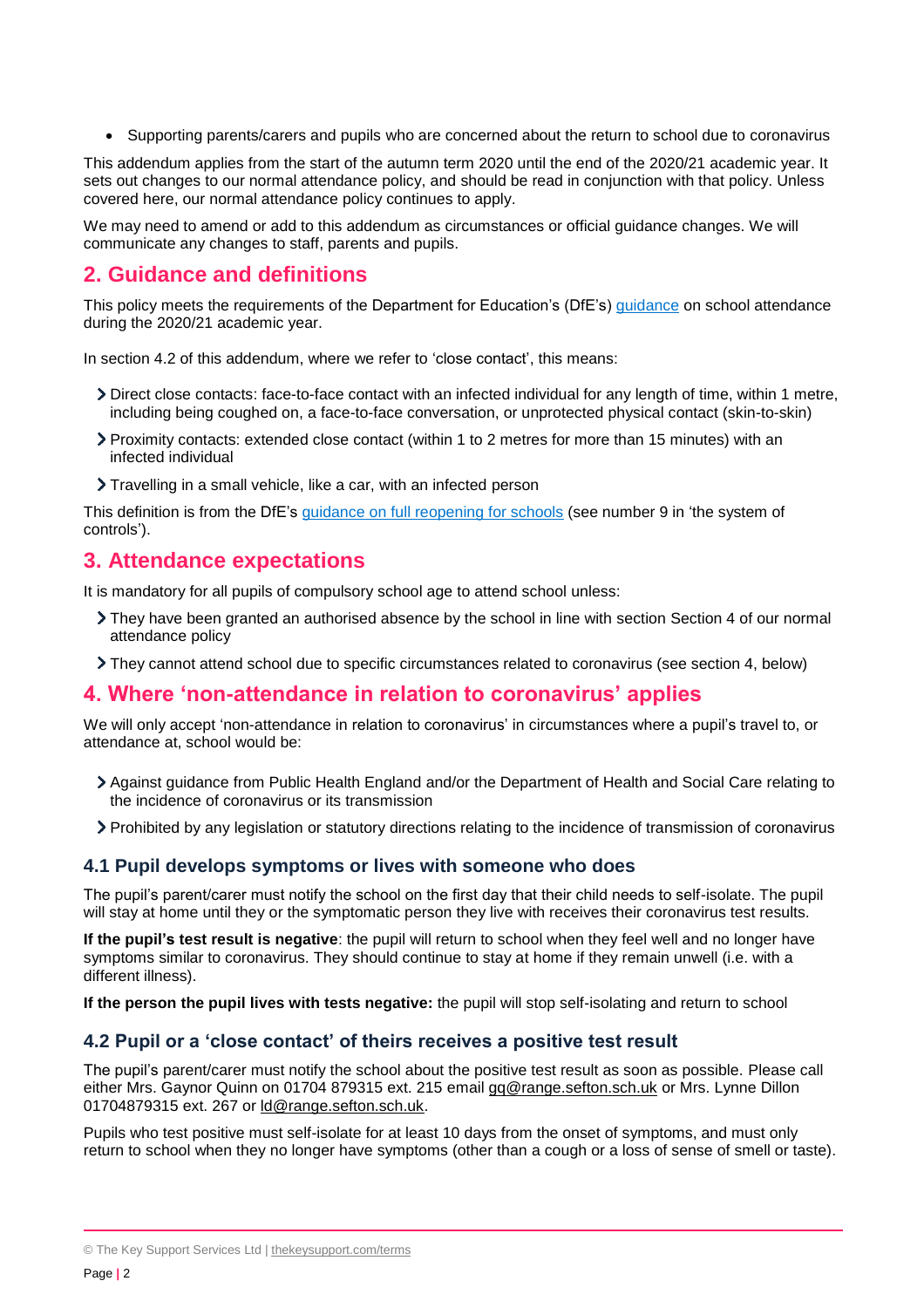If a member of the pupil's household or a 'close contact' tests positive, the pupil must self-isolate for 14 days. The pupil must do this from when the member of their household first had symptoms, or the day the pupil last met with the 'close contact' who received the positive result.

See the definition for 'close contact' in section 2 of this addendum.

#### **4.3. Pupil has to quarantine after travel abroad**

The parent/carer must notify the school if their child has to quarantine after travel to a country that is not on the government's [exemptions](https://www.gov.uk/guidance/coronavirus-covid-19-travel-corridors#countries-and-territories-with-no-self-isolation-requirement-on-arrival-in-england) list.

The pupil must quarantine for 14 days on their arrival to the UK and return to school thereafter.

#### **4.4 Pupil is required to shield during a local lockdown**

The parent/carer will notify the school if they are advised by the government to stay at home and will provide proof of their shielding letter by sending a scan to gq@range.sefton.sch.uk or a photocopy to the school address to Mrs G Quinn, Range High School, Stapleton Road, Formby. L37 2YN.

The pupil will stay at home until the shieling measures in the local area are paused. Once the shielding measures are lifted, we will contact the pupil's parent/carer to set the expectation that they can return to school.

Please see school website<http://www.range.sefton.sch.uk/schoolreopening/covid-19-risk-assessments/> for risk assessments.

#### **4.5 Remote learning provision**

If a pupil is not attending school because of circumstances related to coronavirus, but where the pupil is not ill, the school will provide the pupil access to remote education.

Please find information on the school website <http://www.range.sefton.sch.uk/> under the school reopening tab and in the section and in the Covid-19 Parent Information Booklet

## <span id="page-2-0"></span>**5. Recording attendance**

We will take our attendance register at the start of the first session of each school day and once during the second session. It will mark whether every pupil is:

- > Present
- Attending an approved off-site educational activity
- > Absent
- Unable to attend due to 'exceptional circumstances' (as defined in section Section 4 of our normal attendance policy)
- Unable to attend for reasons related to coronavirus (see appendix 1 for the relevant absence codes and when we will use them)

Pupils must arrive in school at their designated time slot on each school day.

The register for the first session will be taken at 08:50 and will be kept open until 9.30. The register for the second session will be taken at 13.15.

## <span id="page-2-1"></span>**6. Following up absence**

Where any child we expect to attend school does not attend, or stops attending, we will:

Follow up on their absence with their parent or carer by initially by sending a parentmail text to priority contacts 1 and 2. If no response is received then a follow up telephone call will be made. Ultimately if after 48 hours no contact has been received then we will endeavour to make a home visit.

© The Key Support Services Ltd | [thekeysupport.com/terms](https://thekeysupport.com/terms-of-use)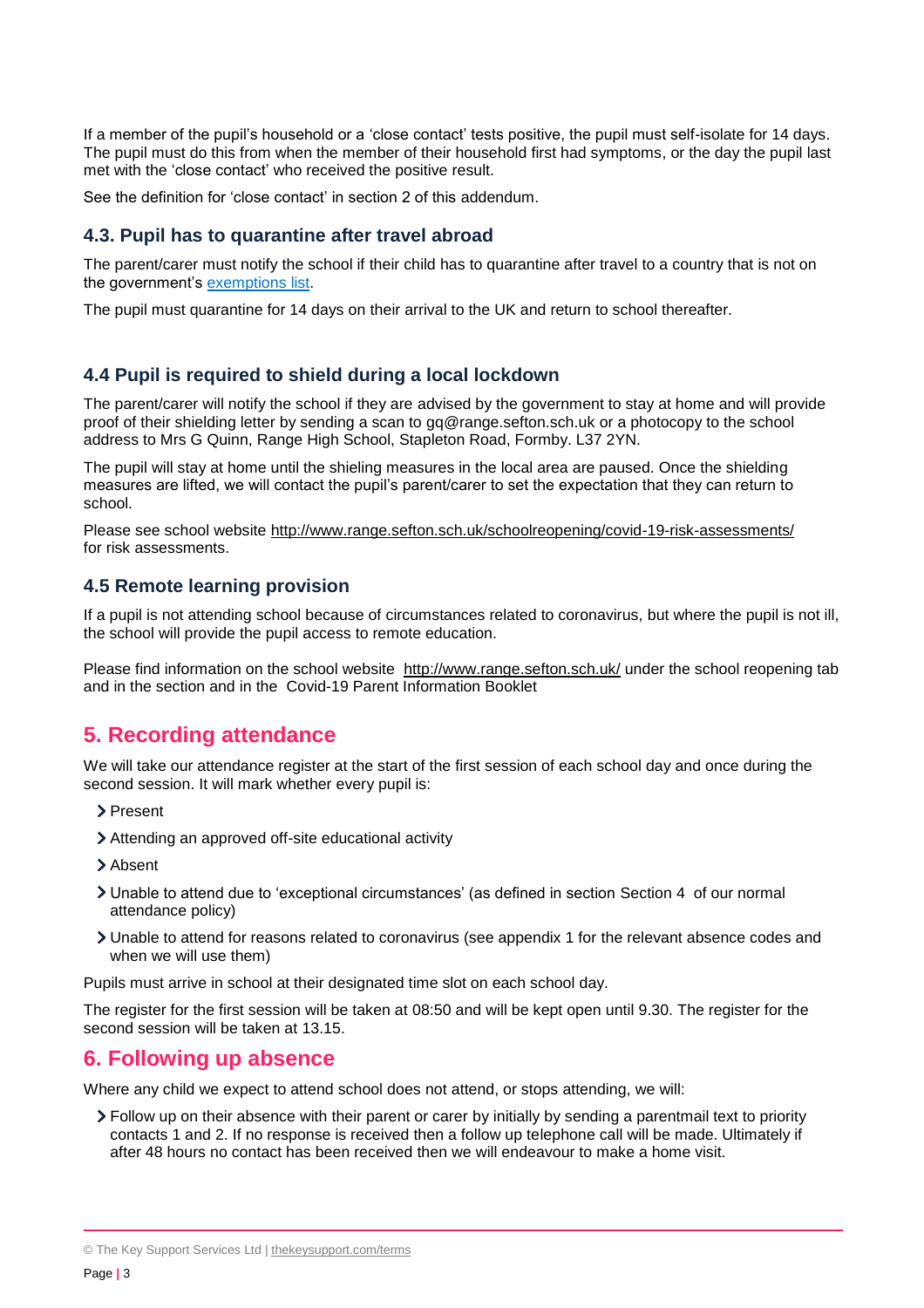Notify their social worker, where they have one

If a pupil does not attend because they, and/or their parent/carer are concerned about returning to school because of coronavirus, we will

Arrange a phone call/video meeting/in-school appointment between the parent/carer and a member of the pastoral team to explain the protective measures the school is taking to keep pupils safe

#### **6.1 Legal sanctions**

Normal rules on legal sanctions apply.

## <span id="page-3-0"></span>**7. Monitoring arrangements**

This policy will be reviewed as guidance from the LA or Department for Education is updated, and as a minimum every 2 months during term time by Lynne Dillon Pupil Support Manager.

#### <span id="page-3-1"></span>**Appendix 1: pupil absence codes**

The following codes are taken from the DfE's addendum to their school attendance guidance for the 2020/21 academic year. If not covered here, our normal attendance codes apply.

| Code | <b>Definition</b>                                                    | <b>Scenario</b>                                                                                                                  |
|------|----------------------------------------------------------------------|----------------------------------------------------------------------------------------------------------------------------------|
| X    | Not attending in circumstances<br>relating to coronavirus (COVID-19) | Pupil has to self-isolate because they have<br>symptoms or live with someone who does, and<br>are waiting for their test results |
|      | <b>Illness</b>                                                       | Pupil remains unwell following a negative test<br>result (i.e. with a different illness)                                         |
|      | <b>Illness</b>                                                       | Pupil has to continue to self-isolate because<br>they tested positive                                                            |
| X    | Not attending in circumstances<br>relating to coronavirus (COVID-19) | Pupil has to self-isolate (for 14 days)<br>because someone they live with tested positive                                        |
| X    | Not attending in circumstances<br>relating to coronavirus (COVID-19) | Pupil has to self-isolate (for 14 days) because<br>they are a close contact of someone who tested<br>positive                    |
| X    | Not attending in circumstances<br>relating to coronavirus (COVID-19) | Pupil has to quarantine (for 14 days) after a trip to<br>a non-exempt country                                                    |
| X    | Not attending in circumstances<br>relating to coronavirus (COVID-19) | Pupil is required to shield in the case of a local<br>lockdown, or lives with someone who is required<br>to shield               |
| X    | Not attending in circumstances<br>relating to coronavirus (COVID-19) | Pupil is asked not to attend in the case of local<br>lockdown                                                                    |